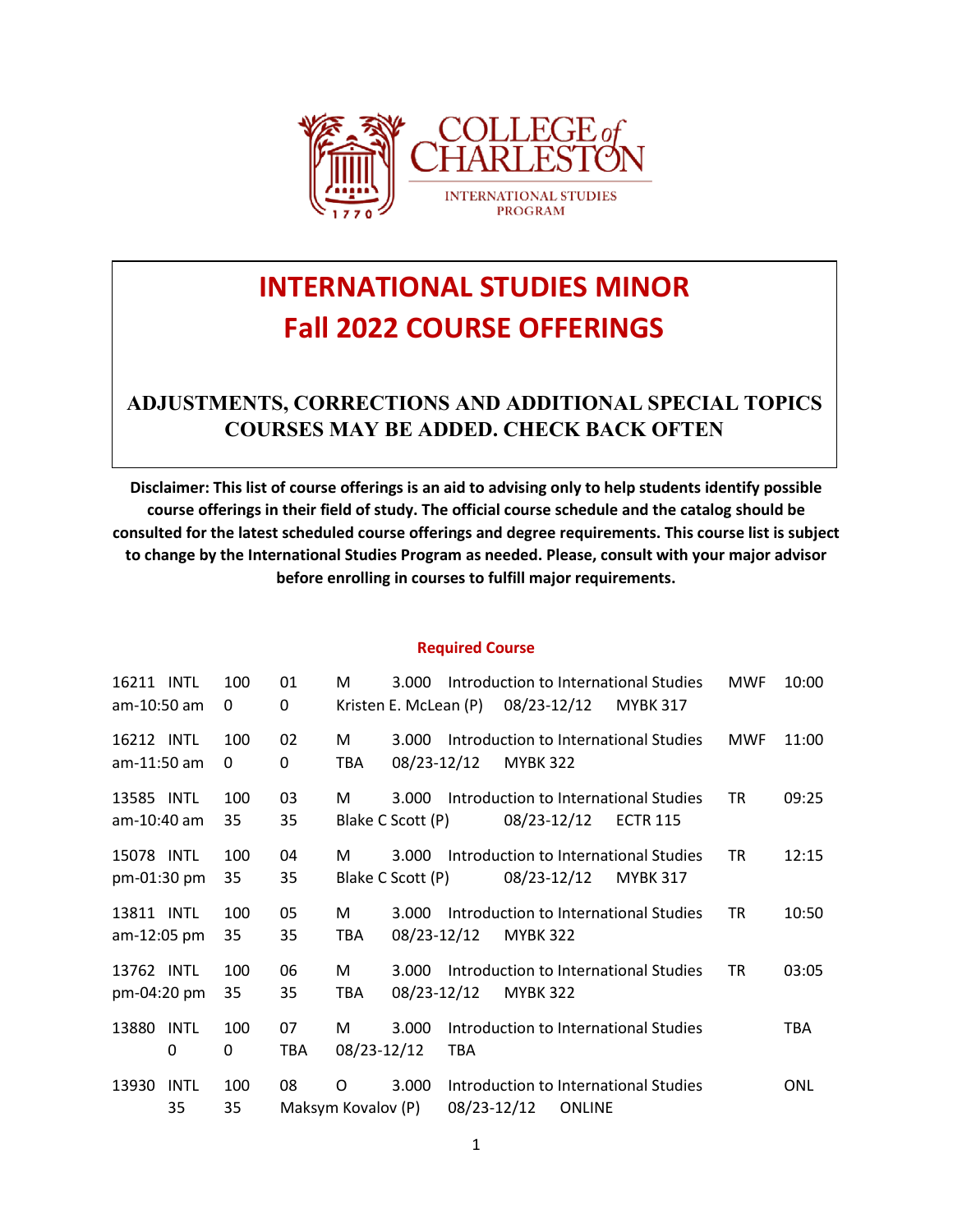| 15567 INTL     | 100 | -09 | $\overline{O}$ | 3.000 Introduction to International Studies                  | <b>ONL</b> |
|----------------|-----|-----|----------------|--------------------------------------------------------------|------------|
| 35             | 35  |     |                | Malte Pehl (P) 08/23-12/12 ONLINE                            |            |
| 15264 INTL 100 |     |     |                | 10 		 		 0 			 3.000 	 Introduction to International Studies | <b>ONL</b> |
| 35             | 35  |     |                | Malte Pehl (P) 10/10-12/12 ONLINE                            |            |

### **Minor Catalog Years Prior to 2021-22**

#### **Category I: Interdisciplinary Studies**

| 13877 | <b>AFST</b>      | 101                                      | 01                | M                     | 3.000 | Introduction to African Studies MW<br>02:00 pm-03:15      |
|-------|------------------|------------------------------------------|-------------------|-----------------------|-------|-----------------------------------------------------------|
| pm    | 35               | 35                                       |                   | Simon Keith Lewis (P) |       | 08/23-12/12<br><b>MYBK 210</b>                            |
| 15237 | AFST             | 101                                      | 02                | M                     | 3.000 | LC 1: Introduction to African American Studies<br>TR.     |
|       |                  | 10:50 am-12:05 pm                        |                   | 0                     | 0     | Christopher Day (P)<br>08/23-12/12<br>First<br><b>TBA</b> |
|       |                  | Year Experience and Learning Community 2 |                   |                       |       |                                                           |
| 14086 | INEU             | 101                                      | 01                | M                     | 3.000 | Introduction to Europe MWF<br>$11:00$ am-11:50 am         |
|       | 35               | 35                                       |                   | Maksym Kovalov (P)    |       | 08/23-12/12<br>TBA                                        |
| 13428 | LACS             | 101                                      | 01                | M                     | 3.000 | Introduction to Latin American and Caribbean Studies      |
|       | <b>MWF</b>       |                                          | 01:00 pm-01:50 pm |                       | 35    | 35<br>Christina M Garcia (P) 08/23-12/12<br>LONG          |
| 402A  |                  |                                          |                   |                       |       |                                                           |
| 14485 | <b>LACS</b>      | 101                                      | 02                | М                     | 3.000 | Introduction to Latin American and Caribbean Studies      |
|       | TR               |                                          | 09:25 am-10:40 am |                       | 35    | 35<br>Maria Luci De Biaji Moreira (P) 08/23-12/12         |
|       | <b>LONG 402A</b> |                                          |                   |                       |       |                                                           |
| 15558 | LACS             | 101                                      | 03                | M                     | 3.000 | Introduction to Latin American and Caribbean Studies      |
|       | TR               |                                          | 10:50 am-12:05 pm |                       | 35    | Nadia D Avendano $(P)$ 08/23-12/12<br>35<br>LONG          |
| 402A  |                  |                                          |                   |                       |       |                                                           |

**Category II: International Politics, History, Geography, Economics, Culture and Literature/ 100-Level Global Thinking Course** 

See course schedule.

### **Africa Focus Course Offerings Fall 2022 (older catalog years)**

| 13877 AFST |                                          | 101 | 01 | M <sub>a</sub> | 3.000 Introduction to African Studies MW                    |  | 02:00 pm-03:15 |
|------------|------------------------------------------|-----|----|----------------|-------------------------------------------------------------|--|----------------|
| pm         | 35                                       | 35  |    |                | Simon Keith Lewis (P) 08/23-12/12 MYBK 210                  |  |                |
|            | 15237 AFST 101                           |     | 02 | M <sub>a</sub> | 3.000 LC 1: Introduction to African American Studies TR     |  |                |
|            |                                          |     |    |                | 10:50 am-12:05 pm 0 0 0 Christopher Day (P) 08/23-12/12 TBA |  | First          |
|            | Year Experience and Learning Community 2 |     |    |                |                                                             |  |                |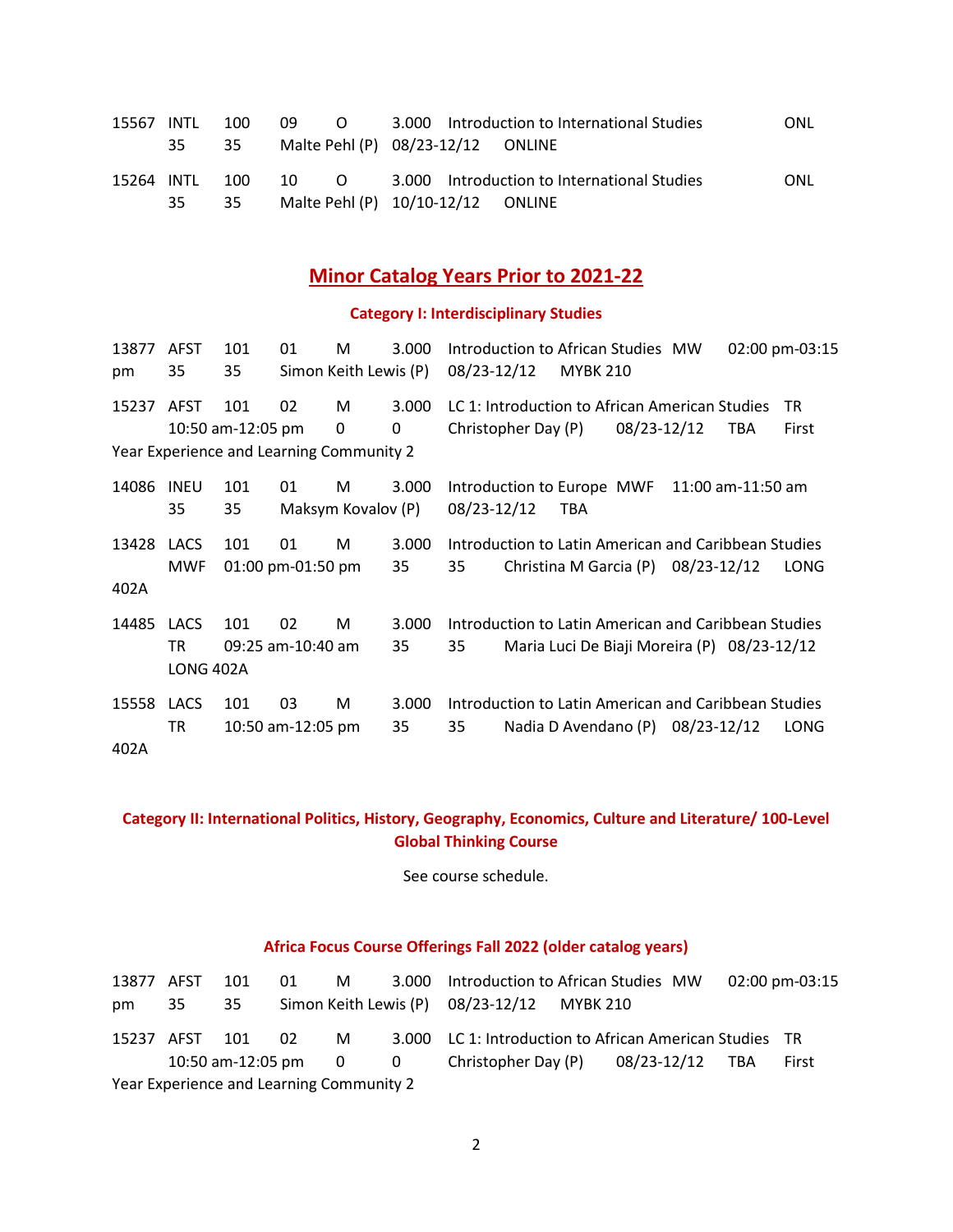ARTH 210 01 H 3.000 African Art TR 03:35 pm-04:50 pm 25 Tara C. Prakash (P) 08/23-12/12 HWWE 307 ENGL 234 01 M 3.000 Survey of Third-World Masterpieces MWF 01:00 pm-01:50 pm 0 0 Simon Keith Lewis (P) 08/23-12/12 MYBK 104 HIST 250 01 M 3.000 Special Topics in Comparative/Transnational History TR 01:40 pm-02:55 pm 30 30 John S Cropper (P) 08/23-12/12 MYBK Special Topics HIST 270 01 M 3.000 ST: ANCIENT EGYPT, NUBIA AND KUSH TR 12:15 pm-01:30 pm 30 30 Peter A Piccione (P) 08/23-12/12 MYBK 306 Special Topics HIST 276 01 O 3.000 Islamic Civilization TR 09:25 am-10:40 am 30 Rana Mikati (P) 08/23-12/12 ONLINE Synchronized Online Component FREN 336 01 M 3.000 Cultural Panorama of the Francophone World TR 01:40 pm-02:55 pm 20 20 Robert A Sapp (P) 08/23-12/12 LONG 402B HONS 390 02 M 3.000 ST: African Popular Cultures MW 12:00 pm-01:15 pm 0 0 Zebulon Y Dingley (P) 08/23-12/12 MYBK 320 POLI 361 01 M 3.000 Topics in Foreign Policy T 05:30 pm-08:15 pm 30 Christopher Day (P) 08/23-12/12 MYBK 316 Variable Topic

#### **Asia Focus Course Offerings Fall 2022 (older catalog years)**

| 14445         | <b>HIST</b>           | 261               | 01                | м                   | 3.000 |             | ST: History of Israel       |                                                         | TR.         | 09:25 am-10:40 am |                 |
|---------------|-----------------------|-------------------|-------------------|---------------------|-------|-------------|-----------------------------|---------------------------------------------------------|-------------|-------------------|-----------------|
|               | 10                    | 10                |                   | Yaron Ayalon (P)    |       | 08/23-12/12 |                             | <b>JSC 337 Special Topics</b>                           |             |                   |                 |
| 16111         | <b>HIST</b>           | 276               | 01                | O                   | 3.000 |             | <b>Islamic Civilization</b> |                                                         | TR          | 09:25 am-10:40 am |                 |
|               | 30                    | 30                |                   |                     |       |             |                             |                                                         |             |                   |                 |
| 16116         | <b>HIST</b>           | 350               | 02                | M                   | 3.000 |             | ST: Jewish Mysticism        |                                                         | MW          | 02:00 pm-03:15 pm |                 |
|               | 10                    | 10                |                   | Joshua M Shanes (P) |       | 08/23-12/12 |                             | JSC 337 Special Topics                                  |             |                   |                 |
| 16117         | <b>HIST</b>           | 350               | 03                | M                   | 3.000 |             |                             | ST: Jews and Muslims: Coexistence and Conflict TR       |             |                   |                 |
|               |                       | 10:50 am-12:05 pm |                   | 10                  | 10    |             | Yaron Ayalon (P)            |                                                         | 08/23-12/12 |                   | JSC 237 Special |
| <b>Topics</b> |                       |                   |                   |                     |       |             |                             |                                                         |             |                   |                 |
| 16118         | <b>HIST</b>           | 361               | 01                | M                   | 3.000 |             |                             | Special Topics in Modern Asia, Africa, or Latin America |             |                   |                 |
|               | MWF                   |                   | 01:00 pm-01:50 pm |                     | 30    | 30          |                             | Amy W Gordanier (P)                                     |             | 08/23-12/12       | <b>MYBK</b>     |
| 304           | <b>Special Topics</b> |                   |                   |                     |       |             |                             |                                                         |             |                   |                 |
| 14604         | <b>HONS</b>           | - 390             | 04                | M                   | 3.000 |             |                             | ST: Authoritarian and Totalitarian Regimes              |             |                   | <b>MWF</b>      |
|               |                       | 10:00 am-10:50 am |                   | 0                   | 0     |             |                             | Daniel Patrick Brown (P)                                |             | 08/23-12/12       | <b>MYBK</b>     |
| 320           | <b>Special Topics</b> |                   |                   |                     |       |             |                             |                                                         |             |                   |                 |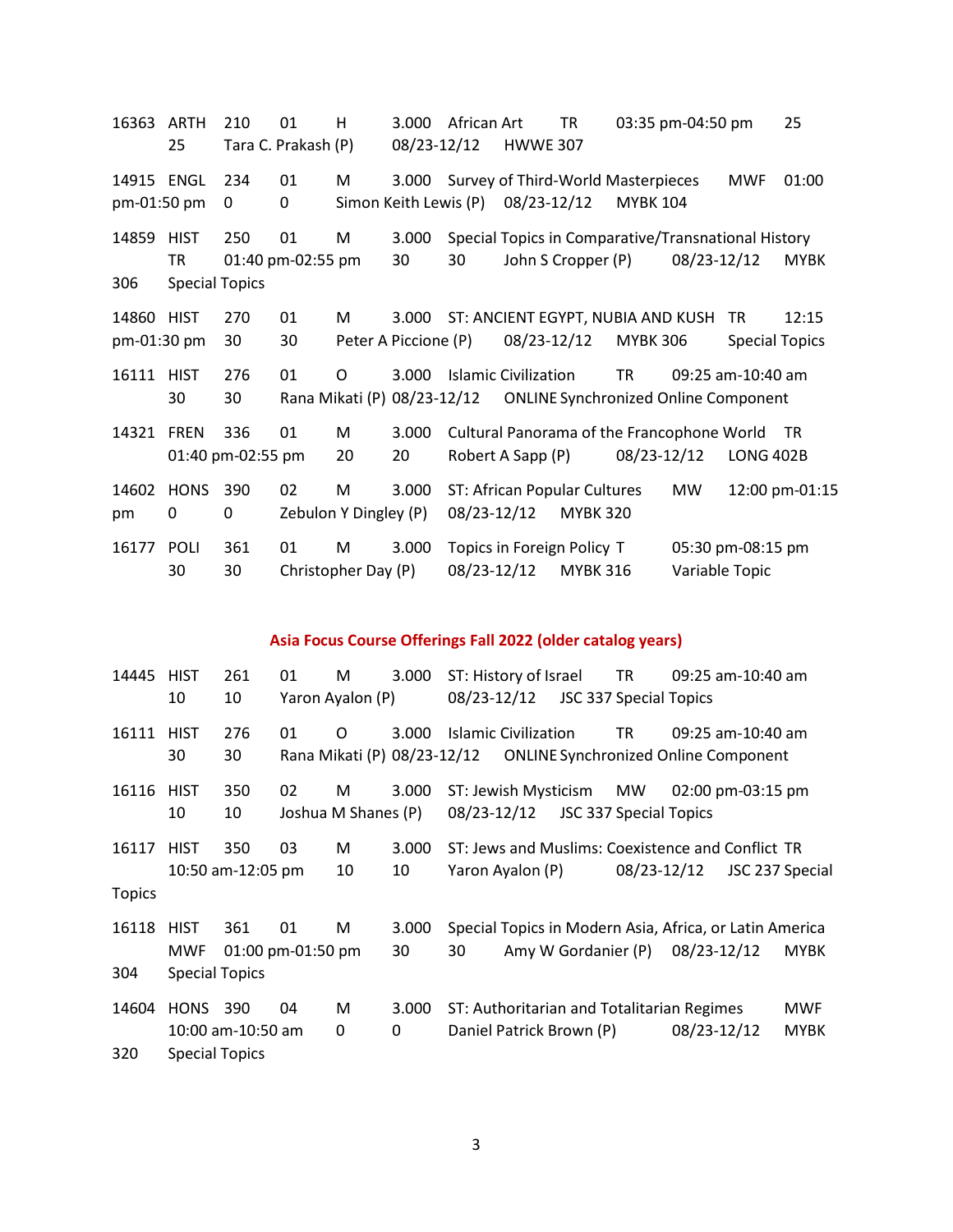| 16289                     | <b>JWST</b><br>15 | 220                      | 01<br>Yaron Ayalon (P) | M                         | 3.000<br>08/23-12/12           | History of Israel TR<br>09:25 am-10:40 am<br>15<br><b>JSC 337</b>                                                 |  |
|---------------------------|-------------------|--------------------------|------------------------|---------------------------|--------------------------------|-------------------------------------------------------------------------------------------------------------------|--|
| 16290                     | <b>JWST</b><br>20 | 325<br>20                | 01                     | M<br>Joshua M Shanes (P)  | 3.000                          | Jewish Mysticism<br>MW<br>02:00 pm-03:15 pm<br>08/23-12/12<br><b>JSC 337</b>                                      |  |
| 16291                     | <b>JWST</b>       | 350<br>10:50 am-12:05 pm | 01                     | M<br>20                   | 3.000<br>20                    | Jews and Muslims: Coexistence and Conflict<br><b>TR</b><br>08/23-12/12<br>Yaron Ayalon (P)<br><b>JSC 237</b>      |  |
| 16299<br>111              | <b>POLI</b>       | 365<br>09:25 am-10:40 am | 01                     | M<br>30                   | 3.000<br>30                    | <b>TR</b><br>International Relations of the Middle East<br>Daniel Patrick Brown (P)<br>08/23-12/12<br><b>MYBK</b> |  |
| 14915 ENGL<br>pm-01:50 pm |                   | 234<br>0                 | 01<br>0                | M                         | 3.000<br>Simon Keith Lewis (P) | Survey of Third-World Masterpieces<br>01:00<br><b>MWF</b><br>08/23-12/12<br><b>MYBK 104</b>                       |  |
| 16202 LTCH                |                   | 250<br>11:00 am-11:50 am | 01                     | M<br>20                   | 3.000<br>20                    | Chinese Literature in (English) Translation<br><b>MWF</b><br>Piotr P Gibas (P)08/23-12/12<br><b>TBA</b>           |  |
| 16203                     | <b>LTJP</b><br>20 | 390<br>20                | 01                     | M<br>Yoshiki Chikuma (P)  | 3.000                          | <b>TR</b><br>ST: Japanese Novels<br>09:25 am-10:40 am<br>08/23-12/12<br><b>TBA</b><br><b>Special Topics</b>       |  |
| 16353                     | <b>RELS</b><br>20 | 245<br>20                | 01<br><b>TBA</b>       | M<br>08/23-12/12          | 3.000                          | <b>TR</b><br>The Hindu Tradition<br>09:25 am-10:40 am<br>TBA                                                      |  |
| 16355<br>pm               | <b>RELS</b><br>20 | 348<br>10                | 01                     | M<br>Elijah T Siegler (P) | 3.000                          | Asian Religions in America<br><b>MW</b><br>03:20 pm-04:40<br>08/23-12/12<br><b>ECTR 219</b>                       |  |

### **Europe Focus Course Offerings Fall 2022 (older catalog years)**

| 16120 HIST    |              | 241               | 01 | М                   |       |             | 3.000 ST: The Holocaust                  |                        | MWF | 01:00 pm-01:50 pm                                                            |         |
|---------------|--------------|-------------------|----|---------------------|-------|-------------|------------------------------------------|------------------------|-----|------------------------------------------------------------------------------|---------|
|               | 10           | 10                |    |                     |       |             | Chad Steven Andrew Gibbs (P) 08/23-12/12 |                        |     | JSC 333 Special Topics                                                       |         |
| 15312 HIST    |              | 241               | 02 | M                   | 3.000 |             |                                          |                        |     | Special Topics in Modern European History                                    | TR      |
|               |              | 10:50 am-12:05 pm |    | 30                  | 30    |             | Jason P Coy (P) 08/23-12/12              |                        |     | <b>MYBK 306</b>                                                              | Special |
| <b>Topics</b> |              |                   |    |                     |       |             |                                          |                        |     |                                                                              |         |
| 14754 HIST    |              | 241               | 04 | м                   | 3.000 |             | ST: The Holocaust                        |                        | MWF | 11:00 am-11:50 am                                                            |         |
|               | 10           | 10                |    |                     |       |             | Chad Steven Andrew Gibbs (P) 08/23-12/12 |                        |     | JSC 333 Special Topics                                                       |         |
| 16309         | <b>HIST</b>  | 348               | 01 | M                   | 3.000 |             |                                          |                        |     | Everyday Communism MWF 01:00 pm-01:50 pm                                     |         |
|               | 30           | 30                |    |                     |       |             |                                          |                        |     | Irina Gigova (P) 08/23-12/12 MYBK 306 (can possibly count by petition only!) |         |
| 16116         | <b>HIST</b>  | 350               | 02 | М                   | 3.000 |             | ST: Jewish Mysticism                     |                        | MW  | 02:00 pm-03:15 pm                                                            |         |
|               | 10           | 10                |    | Joshua M Shanes (P) |       | 08/23-12/12 |                                          | JSC 337 Special Topics |     |                                                                              |         |
| 14594 HONS    |              | 225               | 01 | М                   | 3.000 |             | ST: What is a Nation?                    |                        | MW  | 03:25 pm-04:40 pm                                                            |         |
|               | $\mathbf{0}$ | 0                 |    | Joshua M Shanes (P) |       | 08/23-12/12 |                                          | JSC 237 Special Topics |     |                                                                              |         |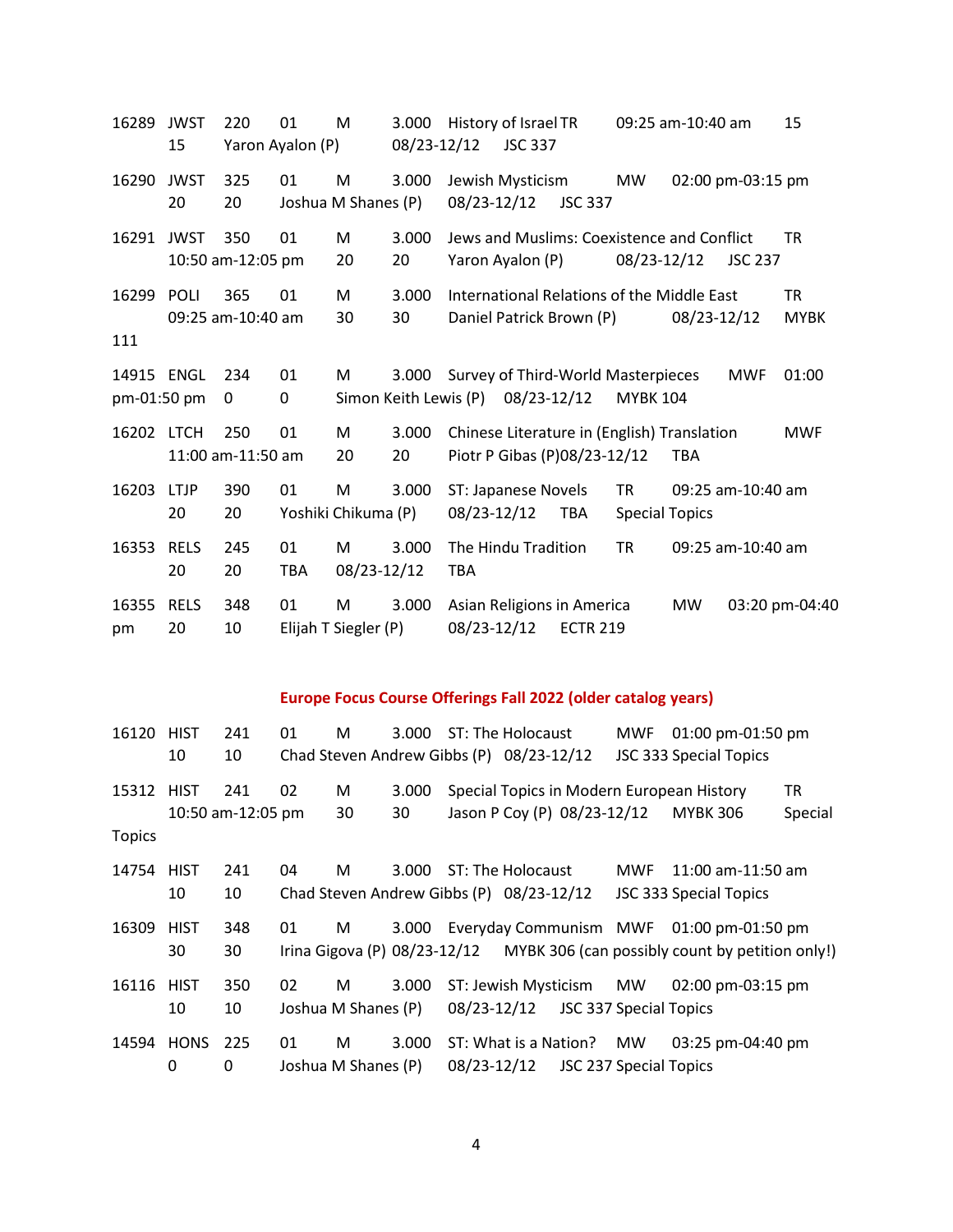| 14732 JWST                | 20                    | 230                      | 01<br>Chad Steven Andrew Gibbs (P) | M                         | 3.000                               | 08/23-12/12     | The Holocaust MWF                                                            | <b>JSC 333</b>   |                 | 11:00 am-11:50 am                  |                   | 20                       |
|---------------------------|-----------------------|--------------------------|------------------------------------|---------------------------|-------------------------------------|-----------------|------------------------------------------------------------------------------|------------------|-----------------|------------------------------------|-------------------|--------------------------|
| 15307                     | <b>JWST</b><br>20     | 230                      | 02<br>Chad Steven Andrew Gibbs (P) | M                         | 3.000                               | 08/23-12/12     | The Holocaust MWF                                                            | <b>JSC 333</b>   |                 | 01:00 pm-01:50 pm                  |                   | 20                       |
| 14670 JWST<br>pm-08:15 pm |                       | 300<br>20                | 01<br>20                           | M                         | 3.000<br>Ezra B Cappell (P)         |                 | ST: Representations of the Holocaust<br>08/23-12/12                          |                  |                 | JSC 337 Special Topics             | $\mathsf{T}$      | 05:30                    |
| 16290 JWST                | 20                    | 325<br>20                | 01                                 | M<br>Joshua M Shanes (P)  | 3.000                               | 08/23-12/12     | Jewish Mysticism                                                             | <b>JSC 337</b>   | MW              |                                    | 02:00 pm-03:15 pm |                          |
| 16127<br>pm               | <b>PHIL</b><br>25     | 304<br>25                | 01                                 | M                         | 3.000<br>Sheridan Lynneth Hough (P) |                 | Nineteenth Century Philosophy MW<br>08/23-12/12                              |                  | <b>MYBK 206</b> |                                    |                   | 03:25 pm-04:40           |
| 16352 RELS                | 20                    | 230<br>20                | 01<br><b>TBA</b>                   | M<br>08/23-12/12          | 3.000                               | <b>ECTR 219</b> | The Christian Tradition MW                                                   |                  |                 |                                    | 02:00 pm-03:15 pm |                          |
| 16341 ARTH<br>pm          | 25                    | 390<br>25                | 01                                 | H<br>Marian Mazzone (P)   | 3.000                               | 08/23-12/12     | 20th Century European Art                                                    | <b>HWWE</b>      |                 | <b>MWF</b>                         |                   | 01:30 pm-02:20           |
| 14913<br>pm               | ENGL<br>0             | 201<br>0                 | 02                                 | M<br>Terence N Bowers (P) | 3.000                               | 08/23-12/12     | British Literature to 1800                                                   | <b>MYBK 104</b>  |                 | <b>TR</b>                          |                   | 10:50 am-12:05           |
| 13315 ENGL<br>pm          | 0                     | 202<br>0                 | 01                                 | M<br>Timothy L Carens (P) | 3.000                               | 08/23-12/12     | British Literature since 1800                                                | <b>MYBK 319</b>  |                 | <b>TR</b>                          |                   | 01:40 pm-02:55           |
| 16382 ENGL                | $\pmb{0}$             | 318<br>0                 | 01                                 | M<br>Terence N Bowers (P) | 3.000                               | 08/23-12/12     | The Eighteenth Century MW                                                    | <b>MYBK 220</b>  |                 |                                    | 02:01 pm-03:15 pm |                          |
| 16107<br>pm               | <b>ENGL</b><br>0      | 350<br>0                 | 01                                 | M<br>Timothy L Carens (P) | 3.000                               | 08/23-12/12     | Special Topics: Jane Austen                                                  | <b>MYBK 319)</b> |                 | <b>TR</b>                          |                   | 10:50 am-12:05           |
| 14930 FRCS<br>pm-04:20 pm | Variable Topic        | 101<br>0                 | 01<br>0                            | M                         | 3.000<br>Margaret L Keneman (P)     |                 | French Culture: Global Perspectives                                          | 08/23-12/12      |                 | <b>BELL 412</b>                    | <b>TR</b>         | 03:05                    |
| 14928 FREN<br>pm-03:15 pm |                       | 335<br>20                | 01<br>20                           | M                         | 3.000<br>Lauren D Ravalico (P)      |                 | Interpreting French Literature and Film MW<br>08/23-12/12                    |                  | <b>MYBK 101</b> |                                    |                   | 02:00                    |
| 14567 FREN<br>101         | <b>Special Topics</b> | 490<br>03:25 pm-04:40 pm | 02                                 | M<br>20                   | 3.000<br>20                         |                 | Special Topics in French Literature and Culture<br>Katharine M. Hargrave (P) |                  |                 | 08/23-12/12                        |                   | <b>MW</b><br><b>MYBK</b> |
| 14203<br>pm               | <b>GRMN 390</b><br>22 | 22                       | 01                                 | M<br>Sarah K Koellner (P) | 3.000                               | 08/23-12/12     | Special Topics in German                                                     | <b>MYBK 222</b>  |                 | <b>TR</b><br><b>Special Topics</b> |                   | 01:40 pm-02:55           |
| pm-05:55 pm               | 16198 GRMN 468        | 20                       | 01<br>20                           | M                         | 3.000                               |                 | Studies in Modern German Literature<br>Morgan M Koerner (P) 08/23-12/12      |                  | <b>MYBK 100</b> |                                    | <b>MW</b>         | 03:25                    |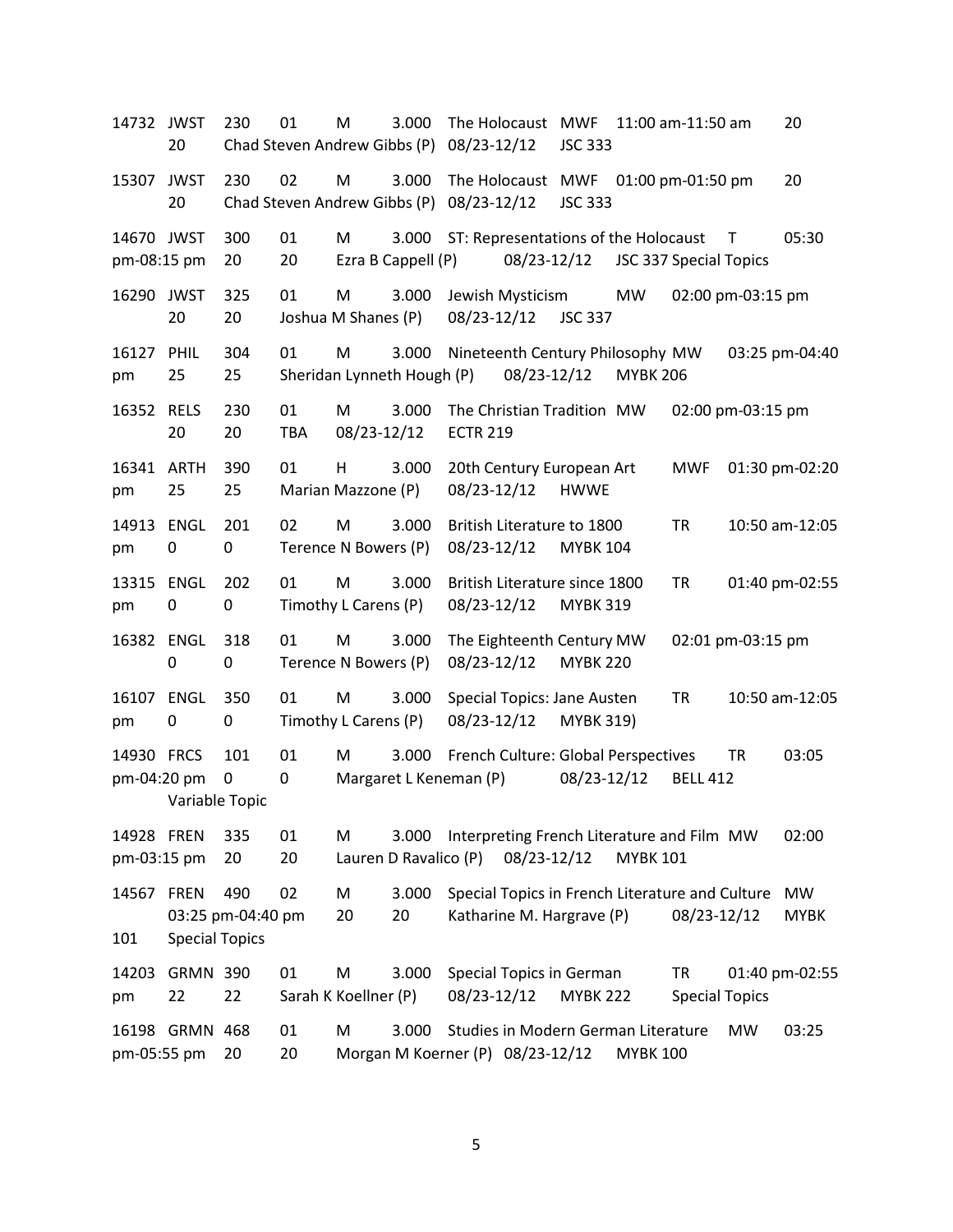15053 GRST 122 01 M 3.000 Understanding German Business Culture MW 06:05 pm-07:20 pm 30 30 Ramona Tamara Montjoy (P) 08/23-12/12 RSS 252 16199 GRST 221 01 M 3.000 The African Diaspora in German-speaking Cultures MW 02:00 pm-03:15 pm 30 30 Nancy P Nenno (P) 08/23-12/12 LONG 402A 16385 HONS 230 03 H 3.000 ST: The Body in Italian Renaissance Art TR 09:55 am-11:10 am 0 0 Rebekah T Compton (P) 08/23-12/12 HWWE 305 Special Topics 14598 HONS 235 01 M 3.000 ST: The Ethics of Holocaust Representation W 05:30 pm-08:15 pm 0 0 Ezra B Cappell (P) 08/23-12/12 JSC 237 16360 ITAL 390 01 M 3.000 ST: Exploring the Intersection of Food, Culture and Sustainability in Italy TR 01:40 pm-02:55 pm 20 20 Giovanna DeLuca (P) 08/23- 12/12 LCTR B08 Special Topics 14300 LTIT 370 01 M 3.000 Studies in Italian Cinema: New Italian Cinema TR 10:50 am-12:05 pm 20 20 Giovanna DeLuca (P) 08/23-12/12 LCTR B09 14248 MUSC 230 01 M 3.000 Masterworks of Music Literature TR 09:25 am-10:40 am 35 35 TBA 08/23-12/12 CATO 234 13843 SPAN 320 01 M 3.000 Introduction to Textual Analysis TR 09:25 am-10:40 am 20 20 Nadia D Avendano (P) 08/23-12/12 LONG 336 13839 SPAN 320 02 M 3.000 Introduction to Textual Analysis MWF 12:00 pm-12:50 pm 20 20 Carl A Wise (P) 08/23-12/12 ECTR 202 16294 SPAN 328 02 M 3.000 Spanish Language Study Abroad TBA 0 0 Michael A Gomez (P) 08/23-12/12 OFFC 80122 (in Spain) 13905 SPAN 333 01 M 3.000 Topics in Hispanic Cultures MWF 11:00 am-11:50 am 20 20 Michael A Gomez (P) 08/23-12/12 LONG 402A Variable Topic 14051 SPAN 367 01 O 3.000 ST: Facing the Enemy: Representations of Conflict and Resolution ONL 10 10 Emily S Beck (P) 08/23-12/12 ONLINE 16155 SPAN 490 02 M 3.000 ST: Writing Against: Spanish Narrative and Social Change MWF 11:00 am-11:50 am 16 16 Susan M Divine (P) 08/23-12/12 ECTR 108 Special Topics 13576 THTR 310 01 M 3.000 Theatre History and Literature to 1750 MWF 01:00 pm-01:50 pm 0 0 Vivian R Appler (P) 08/23-12/12 CAAN 105

#### **International Studies Focus Course Offerings Fall 2022 (older catalog years)**

No offerings.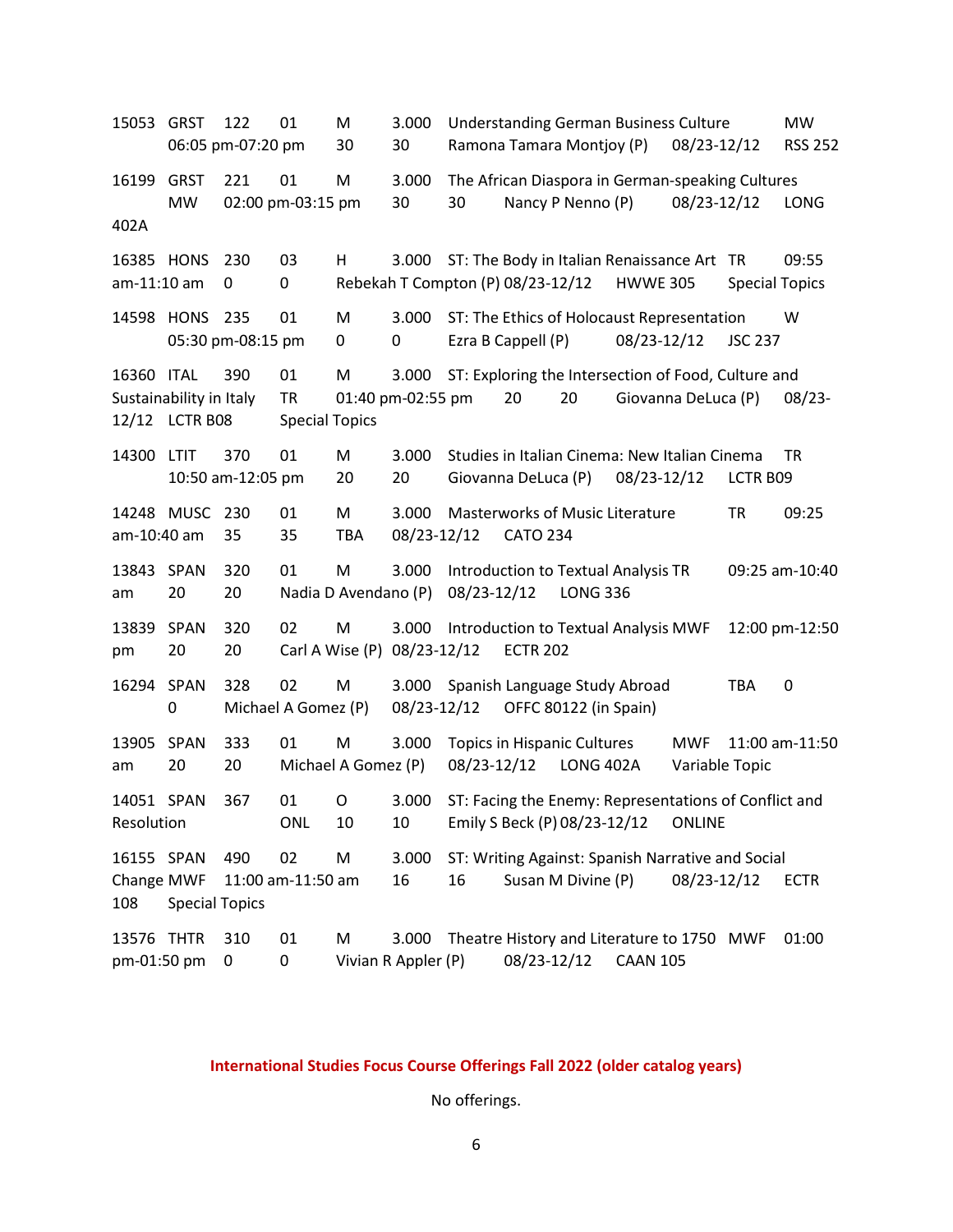#### **Latin America and the Caribbean Focus Course Offerings Fall 2022 (older catalog years)**

13428 LACS 101 01 M 3.000 Introduction to Latin American and Caribbean Studies MWF 01:00 pm-01:50 pm 35 35 Christina M Garcia (P) 08/23-12/12 LONG 402A 14485 LACS 101 02 M 3.000 Introduction to Latin American and Caribbean Studies TR 09:25 am-10:40 am 35 35 Maria Luci De Biaji Moreira (P) 08/23-12/12 LONG 402A 15558 LACS 101 03 M 3.000 Introduction to Latin American and Caribbean Studies TR 10:50 am-12:05 pm 35 35 Nadia D Avendano (P) 08/23-12/12 LONG 402A 16108 LACS 330 01 M 3.000 Colonial and Postcolonial Studies: Latin America and the Caribbean TR 01:40 pm-02:55 pm 25 25 Jose Rafael Chavarry (P)08/23-12/12 JSC 237 Variable Topic 15271 HIST 261 02 M 3.000 Special Topics: Modern Asia, Africa, or Latin America TR 12:15 pm-01:30 pm 20 20 Lisa Pinley Covert (P) 08/23-12/12 MYBK 304 Special Topics 16273 WGST 321 01 O 3.000 ST: Women, Globalization, and Migration R 04:00 pm-06:45 pm 25 25 Malia Lee Womack (P) 08/23-12/12 ONLINE Special Topics and Synchronized Online Component 16278 WGST 321 02 O 3.000 ST: Latin American Feminists and Human Rights ONL 25 25 Malia Lee Womack (P) 08/23-12/12 ONLINE Special Topics 14915 ENGL 234 01 M 3.000 Survey of Third-World Masterpieces MWF 01:00 pm-01:50 pm 0 0 Simon Keith Lewis (P) 08/23-12/12 MYBK 104 14321 FREN 336 01 M 3.000 Cultural Panorama of the Francophone World TR 01:40 pm-02:55 pm 20 20 Robert A Sapp (P) 08/23-12/12 LONG 402B 16145 HISP 252 01 M 3.000 ST: Global Latinidades TR 09:25 am-10:40 am 20 20 Roger David Dulceany (P) 08/23-12/12 LONG 219 Special Topics 14454 LTPO 270 01 M 3.000 Studies in Brazilian Film TR 01:40 pm-02:55 pm 20 20 Maria Luci De Biaji Moreira (P) 08/23-12/12 LONG 402A 15007 LTSP 252 01 M 3.000 ST: The Latin American Boom and Beyond TR 09:25 am-10:40 am 25 25 Raul Carrillo-Arciniega (P) 08/23-12/12 TBA 16281 MUSC 234 01 M 3.000 Music in Latin America MWF 12:00 pm-12:50 pm 0 0 Michael S O'Brien (P) 08/23-12/12 CATO 234

7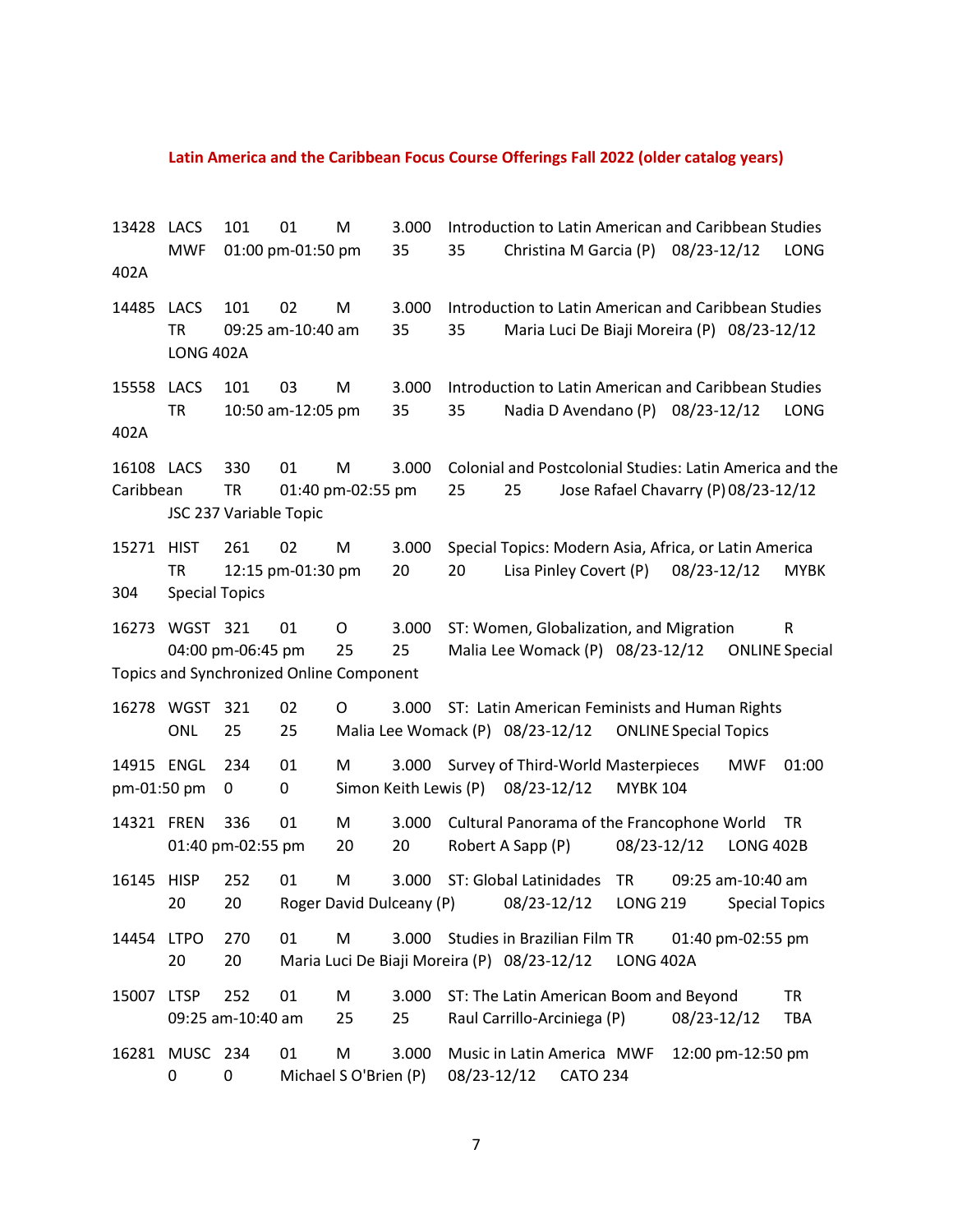| 16208         | <b>SPAN</b>                        | 328         | 01                  | O               | 3.000               | Spanish Language Study Abroad                          |                       |             |                 |                | <b>TBA</b>            | 0                     |
|---------------|------------------------------------|-------------|---------------------|-----------------|---------------------|--------------------------------------------------------|-----------------------|-------------|-----------------|----------------|-----------------------|-----------------------|
|               | 0                                  |             | Michael A Gomez (P) |                 | 08/23-12/12         |                                                        | OFFC 80304 (in Chile) |             |                 |                |                       |                       |
| 13906 SPAN    |                                    | 333         | 02                  | M               | 3.000               | Topics in Hispanic Cultures: Andes Mágicos: Indigenous |                       |             |                 |                |                       |                       |
|               | Representation in the Andean World |             |                     |                 | <b>TR</b>           | 10:50 am-12:05 pm                                      |                       |             | 20              | 20             | Jose Rafael           |                       |
| Chavarry (P)  |                                    | 08/23-12/12 |                     | <b>ECTR 202</b> |                     | Variable Topic                                         |                       |             |                 |                |                       |                       |
| 16152 SPAN    |                                    | 366         | 01                  | М               | 3.000               | Select Readings in Spanish America                     |                       |             |                 |                | TR                    | 01:40                 |
| pm-02:55 pm   |                                    | 20          | 20                  |                 |                     | Raul Carrillo-Arciniega (P)                            |                       | 08/23-12/12 |                 | <b>JSC 337</b> |                       |                       |
| 16154 SPAN    |                                    | 490         | 01                  | O               | 3.000               | ST: Sea Anemone, Roach-Men and Hurricanes in Latin     |                       |             |                 |                |                       |                       |
| America       |                                    |             | ONL                 | 10              | 10                  | Christina M Garcia (P) 08/23-12/12                     |                       |             |                 |                |                       | <b>ONLINE Special</b> |
| <b>Topics</b> |                                    |             |                     |                 |                     |                                                        |                       |             |                 |                |                       |                       |
| 16156 SPAN    |                                    | 491         | 01                  | М               | 3.000               | ST: Spanish as a Global Language                       |                       |             |                 |                | ΤR                    | 01:40                 |
| pm-02:55 pm   |                                    | 15          | 15                  |                 | Joseph R Weyers (P) |                                                        | 08/23-12/12           |             | <b>LONG 336</b> |                | <b>Special Topics</b> |                       |

## **2021-22 Minor Catalog Year Forward**

### **Category I: 100-Level Area Thinking Course**

| 13877 | <b>AFST</b> | 101                                      | 01                | M                     | 3.000 | Introduction to African Studies MW<br>02:00 pm-03:15  |
|-------|-------------|------------------------------------------|-------------------|-----------------------|-------|-------------------------------------------------------|
| pm    | 35          | 35                                       |                   | Simon Keith Lewis (P) |       | 08/23-12/12<br><b>MYBK 210</b>                        |
| 15237 | <b>AFST</b> | 101                                      | 02                | M                     | 3.000 | LC 1: Introduction to African American Studies<br>TR. |
|       |             | 10:50 am-12:05 pm                        |                   | 0                     | 0     | 08/23-12/12<br>Christopher Day (P)<br>First<br>TBA    |
|       |             | Year Experience and Learning Community 2 |                   |                       |       |                                                       |
| 14086 | <b>INEU</b> | 101                                      | 01                | M                     | 3.000 | Introduction to Europe MWF<br>$11:00$ am-11:50 am     |
|       | 35          | 35                                       |                   | Maksym Kovalov (P)    |       | 08/23-12/12<br>TBA                                    |
| 13428 | <b>LACS</b> | 101                                      | 01                | M                     | 3.000 | Introduction to Latin American and Caribbean Studies  |
|       | <b>MWF</b>  |                                          | 01:00 pm-01:50 pm |                       | 35    | 35<br>Christina M Garcia $(P)$ 08/23-12/12<br>LONG    |
| 402A  |             |                                          |                   |                       |       |                                                       |
| 14485 | <b>LACS</b> | 101                                      | 02                | М                     | 3.000 | Introduction to Latin American and Caribbean Studies  |
|       | <b>TR</b>   |                                          | 09:25 am-10:40 am |                       | 35    | 35<br>Maria Luci De Biaji Moreira (P) 08/23-12/12     |
|       | LONG 402A   |                                          |                   |                       |       |                                                       |
| 15558 | <b>LACS</b> | 101                                      | 03                | M                     | 3.000 | Introduction to Latin American and Caribbean Studies  |
|       | TR          |                                          | 10:50 am-12:05 pm |                       | 35    | 35<br>Nadia D Avendano $(P)$ 08/23-12/12<br>LONG      |
| 402A  |             |                                          |                   |                       |       |                                                       |

### **Category II: 100-Level Global Thinking Course**

**See Course Schedule**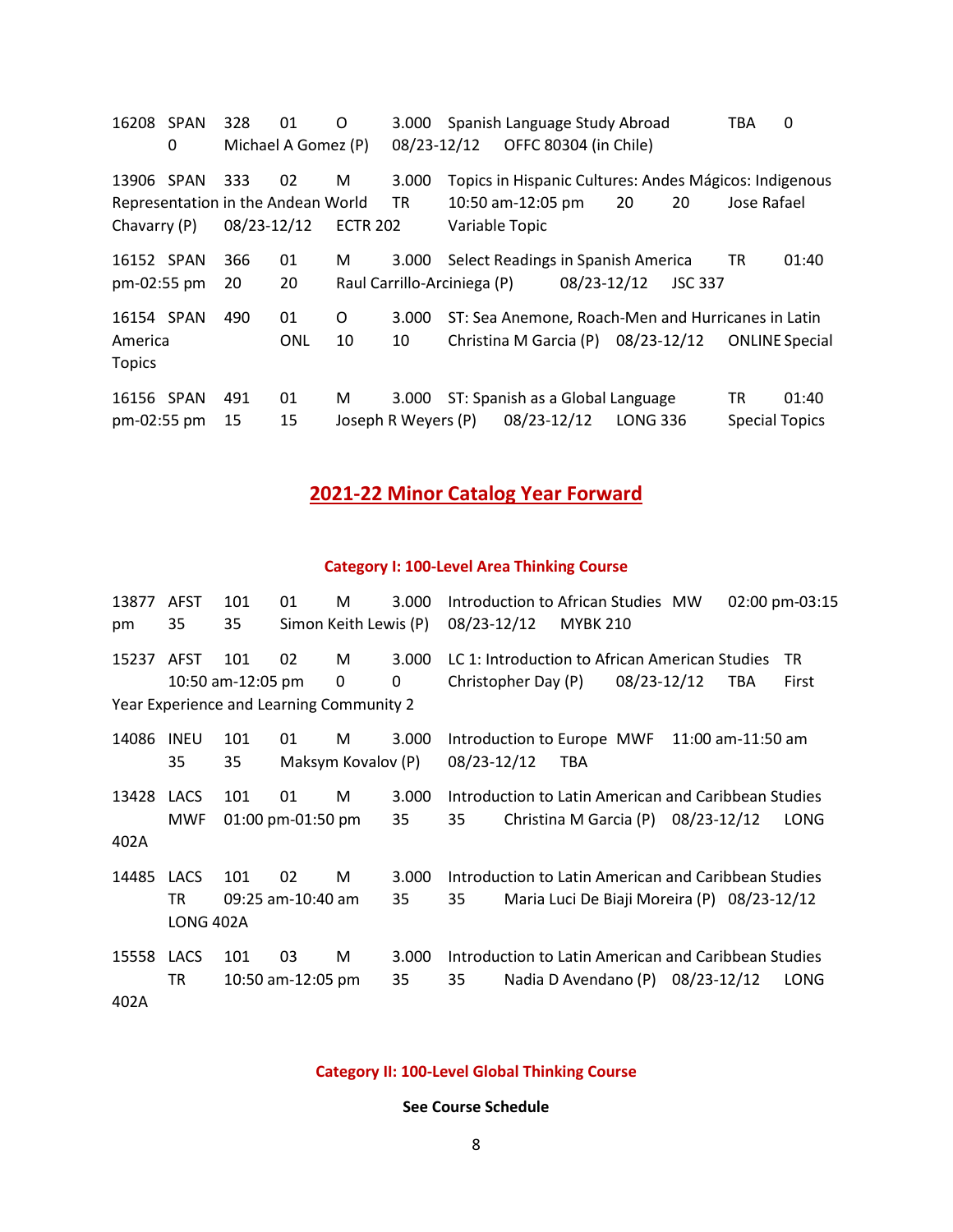#### **Global Thinking Electives Course Offerings Fall 2022**

#### **200-Level Electives**

 ANTH 201 01 M 3.000 Cultural Anthropology TR 09:25 am-10:40 am 25 Hector Qirko (P) 08/23-12/12 ECTR 114 ANTH 201 02 M 3.000 Cultural Anthropology TR 03:05 pm-04:20 pm 25 Hector Qirko (P) 08/23-12/12 ECTR 114 ARTH 290 02 H 3.000 ST: Shaping Politics: How Artists Change the World TR 11:20 am-12:35 pm 25 25 Patricia Marie Dillon (P) 08/23-12/12 HWWE Special Topics ARTH 290 03 H 3.000 ST: The Looting & Return of Artwork in a Global Context TR 12:45 pm-02:00 pm 25 25 Patricia Marie Dillon (P) 08/23-12/12 HWWE Special Topics ENGL 234 01 M 3.000 Survey of Third-World Masterpieces MWF 01:00 pm-01:50 pm 0 0 Simon Keith Lewis (P) 08/23-12/12 MYBK 104 HEAL 230 02 M 3.000 Global Health MWF 10:00 am-10:50 am 28 Kathleen Elaine Trejo Tello (P) 08/23-12/12 PCTR 111 EQ HEAL 230 03 M 3.000 Global Health MWF 11:00 am-11:50 am 28 Kathleen Elaine Trejo Tello (P) 08/23-12/12 PCTR 111 EQ HEAL 230 04 O 3.000 Global Health ONL 28 28 Christy Lynn Kollath-Cattano (P) 08/23-12/12 ONLINE EQ HISP 252 01 M 3.000 ST: Global Latinidades TR 09:25 am-10:40 am 20 Roger David Dulceany (P) 08/23-12/12 LONG 219 Special Topics HIST 250 01 M 3.000 Special Topics in Comparative/Transnational History TR 01:40 pm-02:55 pm 30 30 John S Cropper (P) 08/23-12/12 MYBK Special Topics INTL 200 01 M 3.000 Issues and Approaches in International Studies MW 02:00 pm-03:15 pm 25 25 Kristen E. McLean (P) 08/23-12/12 TBA MUSC 233 01 M 3.000 World Music Cultures MWF 11:00 am-11:50 am 35 Michael S O'Brien (P) 08/23-12/12 CATO 234 POLI 261 01 M 3.000 Model UN TR 12:15 pm-01:30 pm 0 Daniel Patrick Brown (P) 08/23-12/12 MYBK 111 POLI 265 01 O 3.000 International Political Economy ONL 30 Hollis M France (P) 08/23-12/12 ONLINE